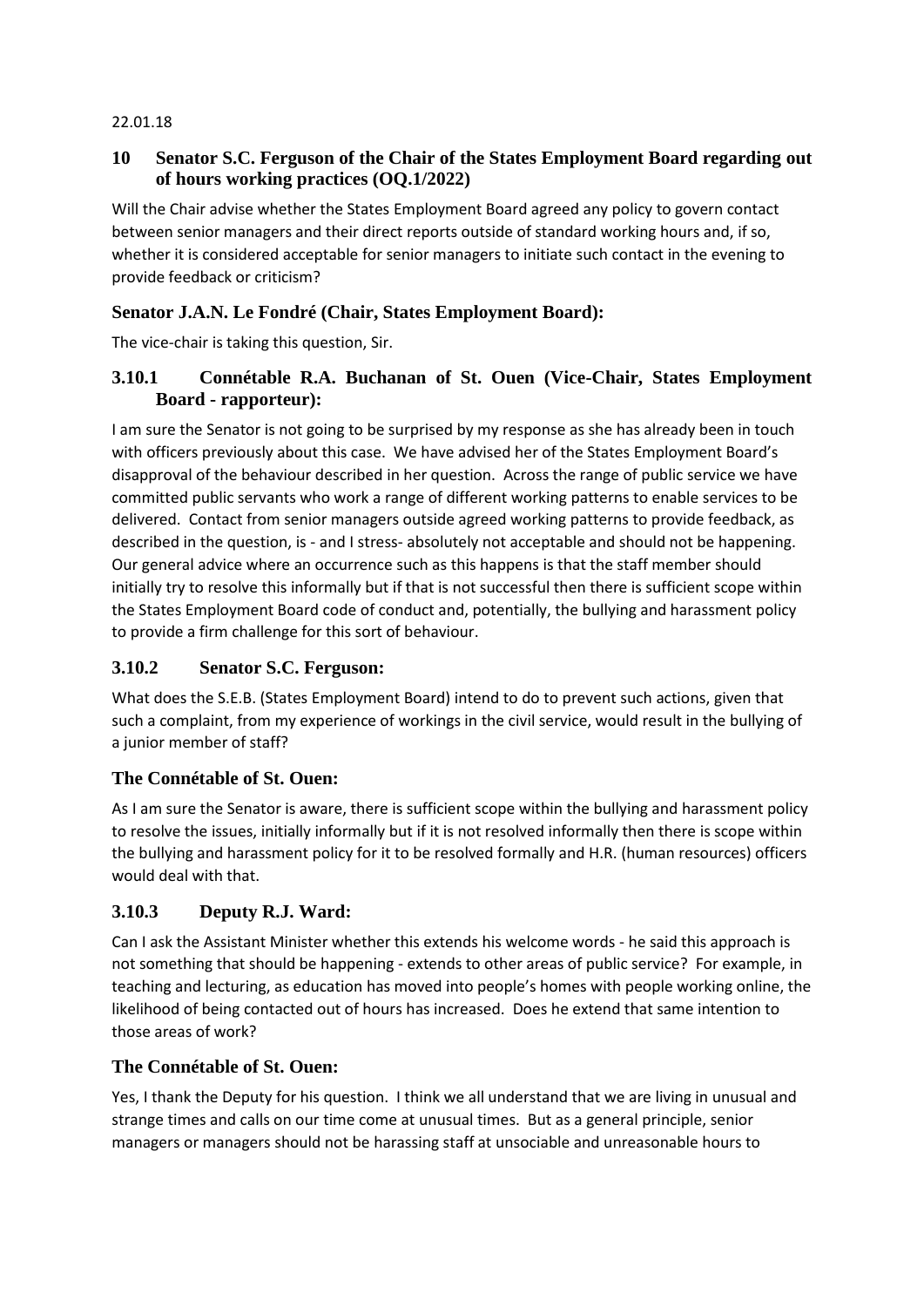provide the sort of feedback that the Senator described in her question. Yes, the S.E.B. would certainly support staff members that had a problem of that nature.

# **3.10.4 Deputy R.J. Ward:**

I think it is similar to the Senator's question but how is he going to ensure that is not happening, given the pressures that staff are under across our public service?

# **The Connétable of St. Ouen:**

I think, given that this issue has been highlighted to the States Employment Board, I have already asked officers to draft a note outlining that this sort of issue should not occur and that senior managers should have respect to more junior members of staff at private time and home time and that will be going out shortly.

# **3.10.5 Senator T.A. Vallois:**

Can I ask the vice-chair how the States Employment Board determine whether the policies that he has referred to are being carried out in the spirit and the actual expectations of the States Employment Board, in that the culture required to ensure that this type of thing does not continue to happen, is kept up as expectations of that board that have agreed the policies?

# **The Connétable of St. Ouen:**

It is a difficult question to answer but normally we would initially expect to receive the sort of feedback that we have received from Senator Ferguson, which initially would raise concerns along these lines. But more formally we use, as the Senator knows, staff surveys to try and gauge staff reaction to their working conditions and we would use that as a feedback mechanism.

[14:45]

But certainly we would expect to get feedback through managers that this sort of problem is happening and as such we would take action to stop it.

# **3.10.6 Senator T.A. Vallois:**

Can I ask the vice-chair whether they are satisfied that the customer feedback or the complaints mechanisms that are in place at present are sufficient to ensure that the culture that is being expected to be played out in the public sector is the one that is expected by the States Employment Board?

# **The Connétable of St. Ouen:**

I will respond rather unusually to the Senator and say that we are never complacent about the policies we have in place and we are always alive and alert to feedback we receive from the staff, especially where that indicates that the intention of the States Employment Board in this respect is not taking place. Yes, the policies we have in place seem to be working but that does not mean to say that if it is demonstrated to us that it is not working we were not going to do something about it.

# **3.10.7 Deputy M. Tadier:**

Does the chair agree that it is not necessarily a problem if emails are received from managers after working hours but it is also the expectation about whether or not somebody can be expected to respond or work after hours because of an email being sent? Is that his understanding of things?

#### **The Connétable of St. Ouen:**